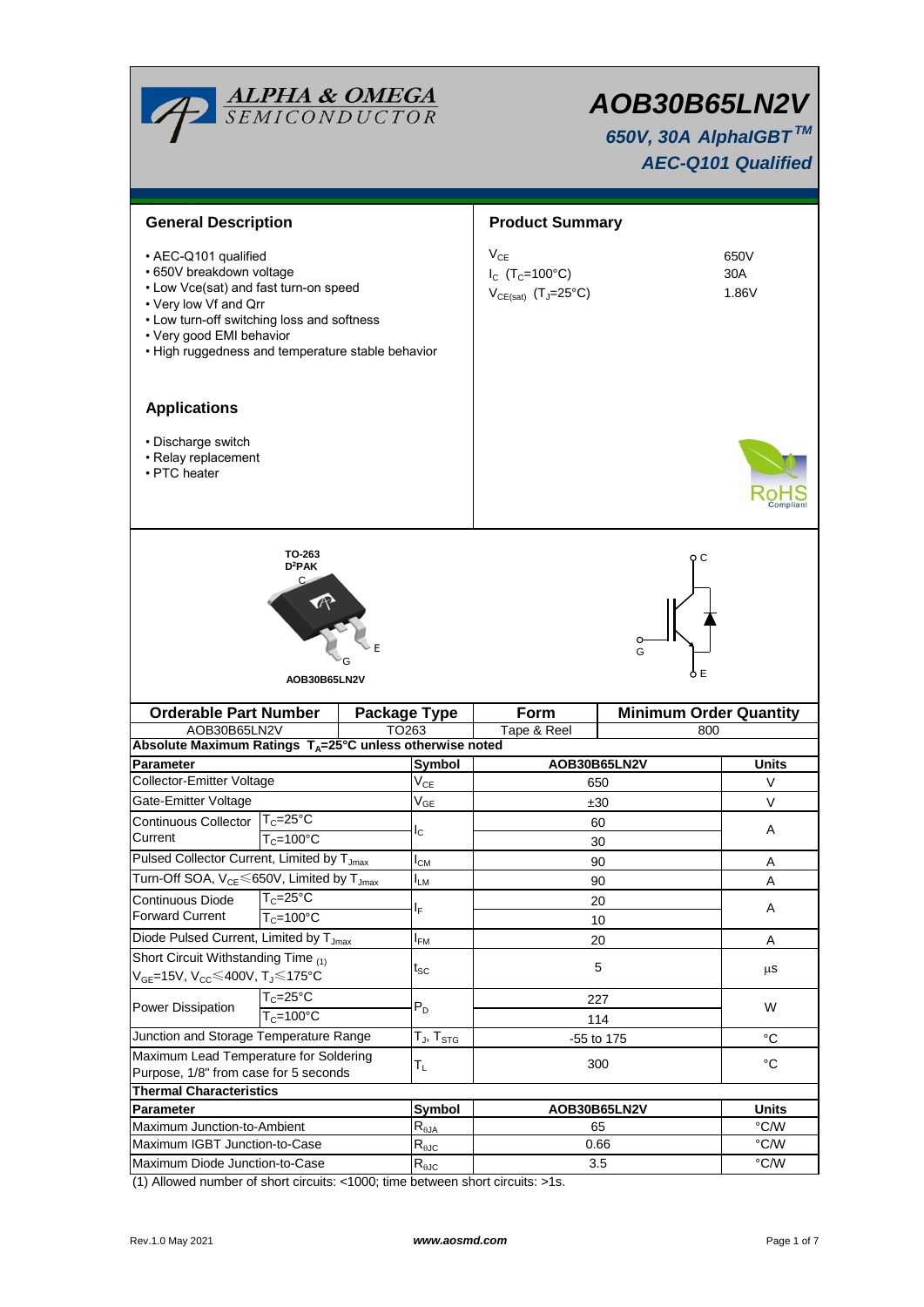

# **Electrical Characteristics (TJ=25°C unless otherwise noted)**

| Symbol                                    | <b>Conditions</b><br>Parameter                                 |                                                                                              | Min                                                | Typ                      | Max                      | Units                    |                 |
|-------------------------------------------|----------------------------------------------------------------|----------------------------------------------------------------------------------------------|----------------------------------------------------|--------------------------|--------------------------|--------------------------|-----------------|
|                                           | <b>STATIC PARAMETERS</b>                                       |                                                                                              |                                                    |                          |                          |                          |                 |
| $BV_{CES}$                                | Collector-Emitter Breakdown Voltage                            |                                                                                              | $I_C = 1$ mA, $V_{GE} = 0V$ , T <sub>J</sub> =25°C |                          |                          |                          | V               |
| $V_{CE(sat)}$                             | <b>Collector-Emitter Saturation Voltage</b>                    |                                                                                              | $T_{\rm J}$ =25°C                                  | $\blacksquare$           | 1.86                     | 2.35                     | V               |
|                                           |                                                                | $V_{GE}$ =15V, I <sub>C</sub> =30A                                                           | $TJ=125°C$                                         | $\overline{\phantom{a}}$ | 2.32                     | $\blacksquare$           |                 |
|                                           |                                                                |                                                                                              | $TJ=175°C$                                         | $\overline{\phantom{a}}$ | 2.58                     | $\blacksquare$           |                 |
| $V_F$                                     | Diode Forward Voltage                                          |                                                                                              | $T_{\rm J}$ =25°C                                  | $\blacksquare$           | 1.3                      | 1.65                     | V               |
|                                           |                                                                | $V_{GF}=0V, I_{F}=20A$                                                                       | $TJ=125°C$                                         | $\overline{\phantom{a}}$ | 1.28                     | $\blacksquare$           |                 |
|                                           |                                                                |                                                                                              | $T_i = 175$ °C                                     | $\overline{\phantom{a}}$ | 1.27                     | $\blacksquare$           |                 |
| $V_{GE(th)}$                              | Gate-Emitter Threshold Voltage                                 | $V_{CE}$ =5V, I <sub>C</sub> =1mA                                                            |                                                    | 4                        | 4.7                      | 5.4                      | V               |
| $I_{CES}$                                 | Zero Gate Voltage Collector Current                            | $V_{CE}$ =650V, $V_{GE}$ =0V                                                                 | $T_{J} = 25^{\circ}C$                              | $\blacksquare$           | $\blacksquare$           | 10                       |                 |
|                                           |                                                                |                                                                                              | $TJ=125°C$                                         | $\blacksquare$           | $\overline{\phantom{a}}$ | 500                      | μA              |
|                                           |                                                                |                                                                                              | $T_i = 175$ °C                                     | $\blacksquare$           | $\overline{\phantom{a}}$ | 10000                    |                 |
| <b>I</b> GES                              | Gate-Emitter Leakage Current                                   | $V_{CE}$ =0V, $V_{GE}$ =±30V                                                                 |                                                    | $\overline{\phantom{a}}$ | $\overline{\phantom{a}}$ | ±100                     | nA              |
| $g_{FS}$                                  | $V_{CE}$ =20V, I <sub>C</sub> =30A<br>Forward Transconductance |                                                                                              |                                                    | $\blacksquare$           | 20                       |                          | S               |
|                                           | <b>DYNAMIC PARAMETERS</b>                                      |                                                                                              |                                                    |                          |                          |                          |                 |
| $C_{\text{ies}}$                          | Input Capacitance                                              |                                                                                              |                                                    | $\blacksquare$           | 1246                     | $\blacksquare$           | рF              |
| $C_{\rm {oes}}$                           | Output Capacitance                                             | $V_{GE}=$ 0V, $V_{CC}=$ 25V, f=1MHz                                                          |                                                    | $\blacksquare$           | 92                       | $\blacksquare$           | рF              |
| $C_{res}$                                 | Reverse Transfer Capacitance                                   |                                                                                              |                                                    | $\overline{\phantom{a}}$ | 38                       | $\blacksquare$           | рF              |
| $\mathsf{Q}_{\mathsf{q}}$                 | <b>Total Gate Charge</b>                                       | $V_{GE}$ =15V, V <sub>CC</sub> =520V, I <sub>C</sub> =30A                                    |                                                    | $\overline{\phantom{a}}$ | 52                       | $\blacksquare$           | nС              |
| $\mathsf{Q}_\mathsf{qe}$                  | Gate to Emitter Charge                                         |                                                                                              |                                                    | $\blacksquare$           | 14                       | $\blacksquare$           | nС              |
| $Q_{gc}$                                  | Gate to Collector Charge                                       |                                                                                              |                                                    | $\blacksquare$           | 22                       | $\blacksquare$           | пC              |
|                                           |                                                                | $V_{GE}$ =15V, $V_{CC}$ =400V,<br>$t_{sc}$ ≤5us, T $_1$ ≤175°C                               |                                                    |                          |                          |                          |                 |
| $I_{C(SC)}$                               | <b>Short Circuit Collector Current</b>                         |                                                                                              |                                                    |                          | 150                      |                          | A               |
| $R_{\alpha}$                              | Gate Resistance                                                | $V_{GE}=$ 0V, $V_{CC}=$ 0V, f=1MHz                                                           |                                                    | $\overline{\phantom{a}}$ | 11                       | $\overline{\phantom{a}}$ | Ω               |
|                                           | SWITCHING PARAMETERS, (Load Inductive, T <sub>J</sub> =25°C)   |                                                                                              |                                                    |                          |                          |                          |                 |
| $t_{D(on)}$                               | Turn-On Delay Time                                             |                                                                                              |                                                    | $\overline{\phantom{a}}$ | 23                       | $\overline{\phantom{a}}$ | ns              |
| t,                                        | Turn-On Rise Time                                              | T <sub>I</sub> =25°C<br>$V_{GE}$ =15V, $V_{CC}$ =400V, $I_C$ =30A,<br>$R_G = 10\Omega$       |                                                    | $\blacksquare$           | 27                       | $\blacksquare$           | ns              |
| $t_{D(off)}$                              | Turn-Off Delay Time                                            |                                                                                              |                                                    | $\overline{\phantom{a}}$ | 109                      | $\blacksquare$           | ns              |
| t                                         | Turn-Off Fall Time                                             |                                                                                              |                                                    | $\overline{\phantom{a}}$ | 14                       | $\blacksquare$           | ns              |
| $E_{on}$                                  | Turn-On Energy                                                 |                                                                                              |                                                    | $\blacksquare$           | 0.88                     | ٠                        | mJ              |
| $E_{\text{off}}$                          | <b>Turn-Off Energy</b>                                         |                                                                                              |                                                    | $\blacksquare$           | 0.35                     | ٠                        | mJ              |
| $E_{\text{total}}$                        | <b>Total Switching Energy</b>                                  |                                                                                              |                                                    | $\blacksquare$           | 1.24                     | ٠                        | mJ              |
| $t_{rr}$                                  | Diode Reverse Recovery Time                                    |                                                                                              |                                                    | $\overline{\phantom{a}}$ | 312                      |                          | ns              |
| $Q_{rr}$                                  | Diode Reverse Recovery Charge                                  | $T = 25^{\circ}C$<br>$I_F = 20A$ , di/dt=200A/ $\mu$ s, V <sub>CC</sub> =400V                |                                                    |                          | 2.28                     |                          | $\mu$ C         |
| $I_{rm}$                                  | Diode Peak Reverse Recovery Current                            |                                                                                              |                                                    |                          | 11.4                     |                          | Α               |
|                                           | SWITCHING PARAMETERS, (Load Inductive, TJ=175°C)               |                                                                                              |                                                    |                          |                          |                          |                 |
| $t_{D(on)}$                               | Turn-On Delay Time                                             |                                                                                              |                                                    | $\overline{\phantom{a}}$ | 22                       | $\frac{1}{2}$            | ns              |
| $\mathsf{t}_{\mathsf{r}}$                 | Turn-On Rise Time                                              | $TJ=175°C$<br>$V_{GE}$ =15V, V <sub>CC</sub> =400V, I <sub>C</sub> =30A,<br>$R_G = 10\Omega$ |                                                    | $\overline{\phantom{a}}$ | 31                       |                          | ns              |
|                                           | Turn-Off Delay Time                                            |                                                                                              |                                                    | $\blacksquare$           | 133                      |                          | ns              |
| $t_{D(off)}$<br>$\mathsf{t}_{\mathsf{f}}$ | Turn-Off Fall Time                                             |                                                                                              |                                                    | $\overline{\phantom{a}}$ | 24                       |                          | ns              |
|                                           |                                                                |                                                                                              |                                                    | $\overline{\phantom{a}}$ | 0.85                     |                          |                 |
| $\mathsf{E}_{\mathsf{on}}$                | Turn-On Energy                                                 |                                                                                              |                                                    | $\overline{\phantom{a}}$ | 0.70                     |                          | mJ              |
| $\mathsf{E}_{\mathsf{off}}$               | <b>Turn-Off Energy</b>                                         |                                                                                              |                                                    |                          |                          |                          | mJ              |
| $\mathsf{E}_{\mathsf{total}}$             | <b>Total Switching Energy</b>                                  |                                                                                              |                                                    | $\overline{\phantom{a}}$ | 1.55                     |                          | mJ              |
| $t_{rr}$                                  | Diode Reverse Recovery Time                                    | $T = 175^{\circ}C$                                                                           |                                                    | $\overline{\phantom{a}}$ | 390                      |                          | ns              |
| $Q_{rr}$                                  | Diode Reverse Recovery Charge                                  | $I_F = 20A$ , di/dt=200A/ $\mu$ s, V <sub>CC</sub> =400V                                     |                                                    |                          | 2.63                     |                          | $\upmu\text{C}$ |
| $\mathsf{I}_{\mathsf{rm}}$                | Diode Peak Reverse Recovery Current                            |                                                                                              |                                                    | $\blacksquare$           | 10.5                     |                          | Α               |

APPLICATIONS OR USES AS CRITICAL COMPONENTS IN LIFE SUPPORT DEVICES OR SYSTEMS ARE NOT AUTHORIZED. AOS DOES NOT ASSUME ANY LIABILITY ARISING OUT OF SUCH APPLICATIONS OR USES OF ITS PRODUCTS. AOS RESERVES THE RIGHT TO MAKE CHANGES TO PRODUCT SPECIFICATIONS WITHOUT NOTICE. IT IS THE RESPONSIBILITY OF THE CUSTOMER TO EVALUATE SUITABILITY OF THE PRODUCT FOR THEIR INTENDED APPLICATION. CUSTOMER SHALL COMPLY WITH APPLICABLE LEGAL REQUIREMENTS, INCLUDING ALL APPLICABLE EXPORT CONTROL RULES, REGULATIONS AND LIMITATIONS.

AOS' products are provided subject to AOS' terms and conditions of sale which are set forth at: http://www.aosmd.com/terms\_and\_conditions\_of\_sale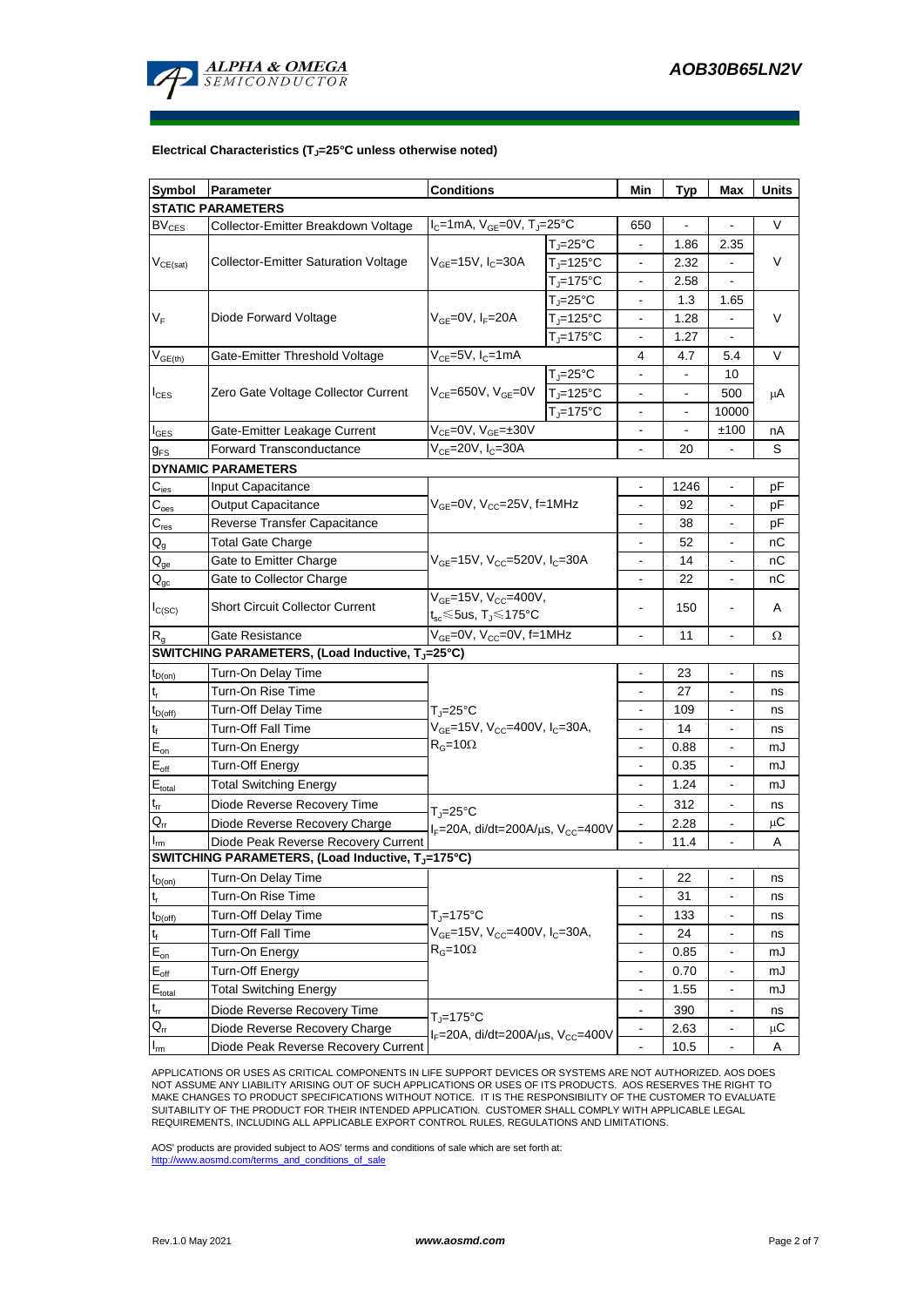

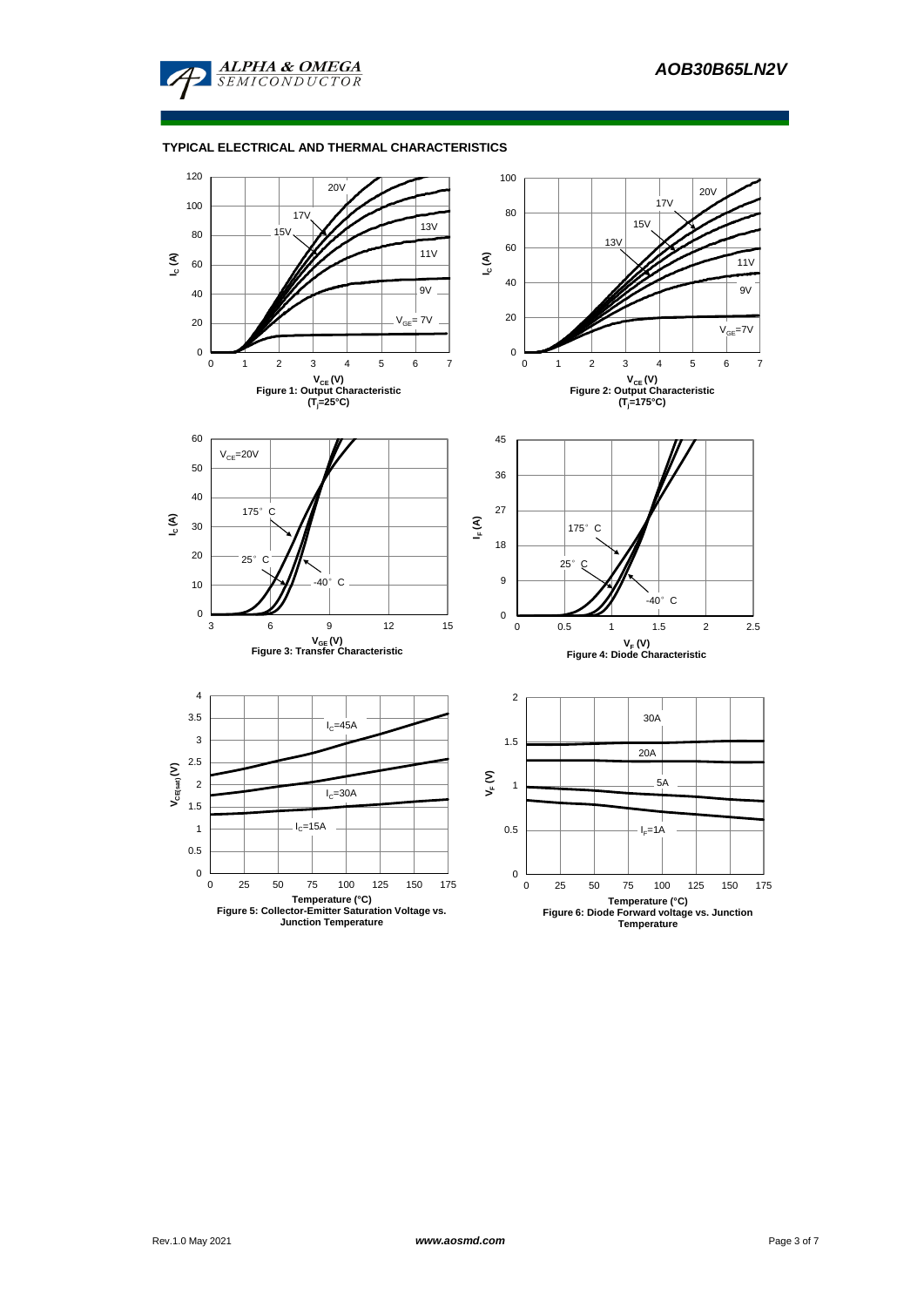

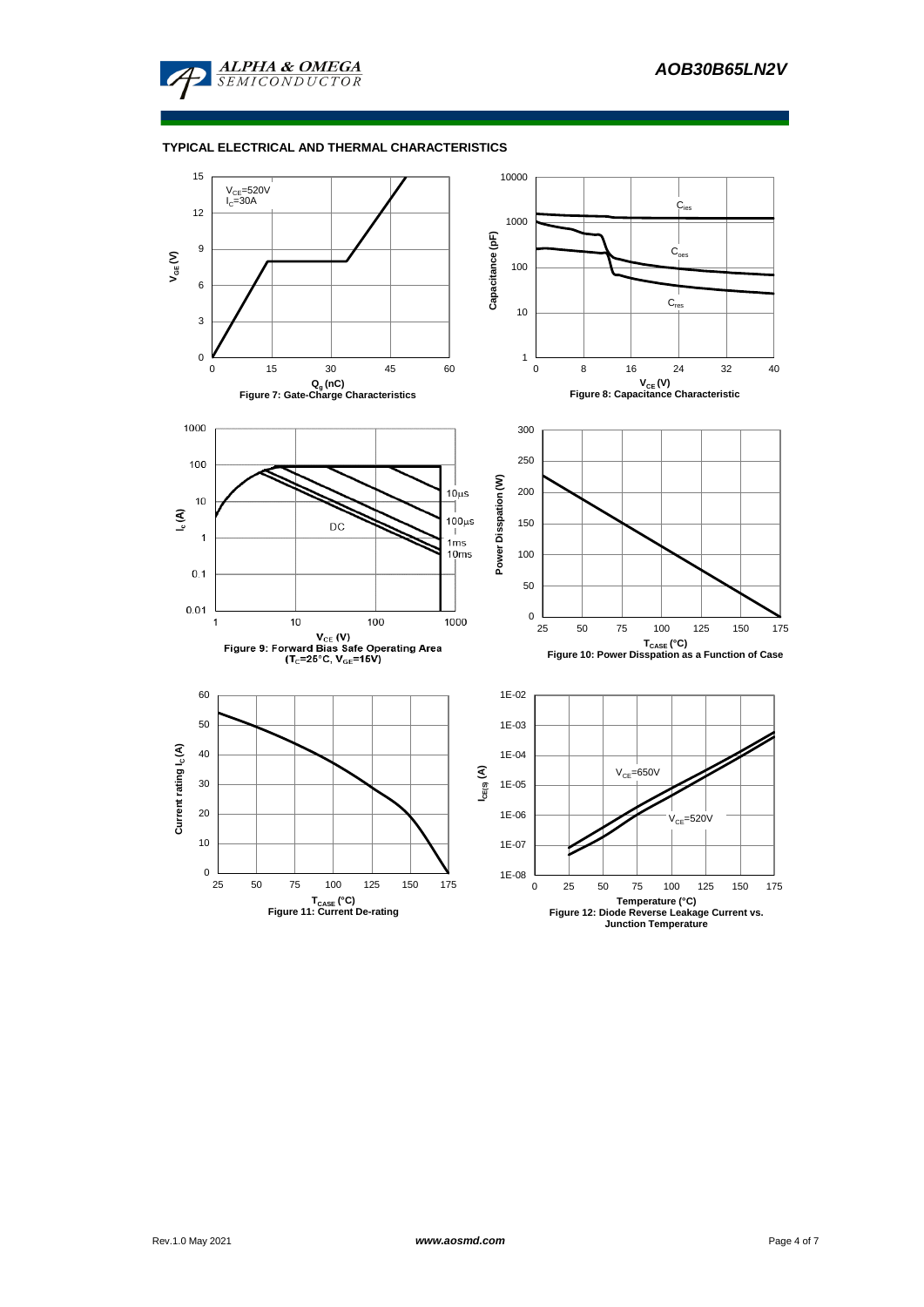

≤

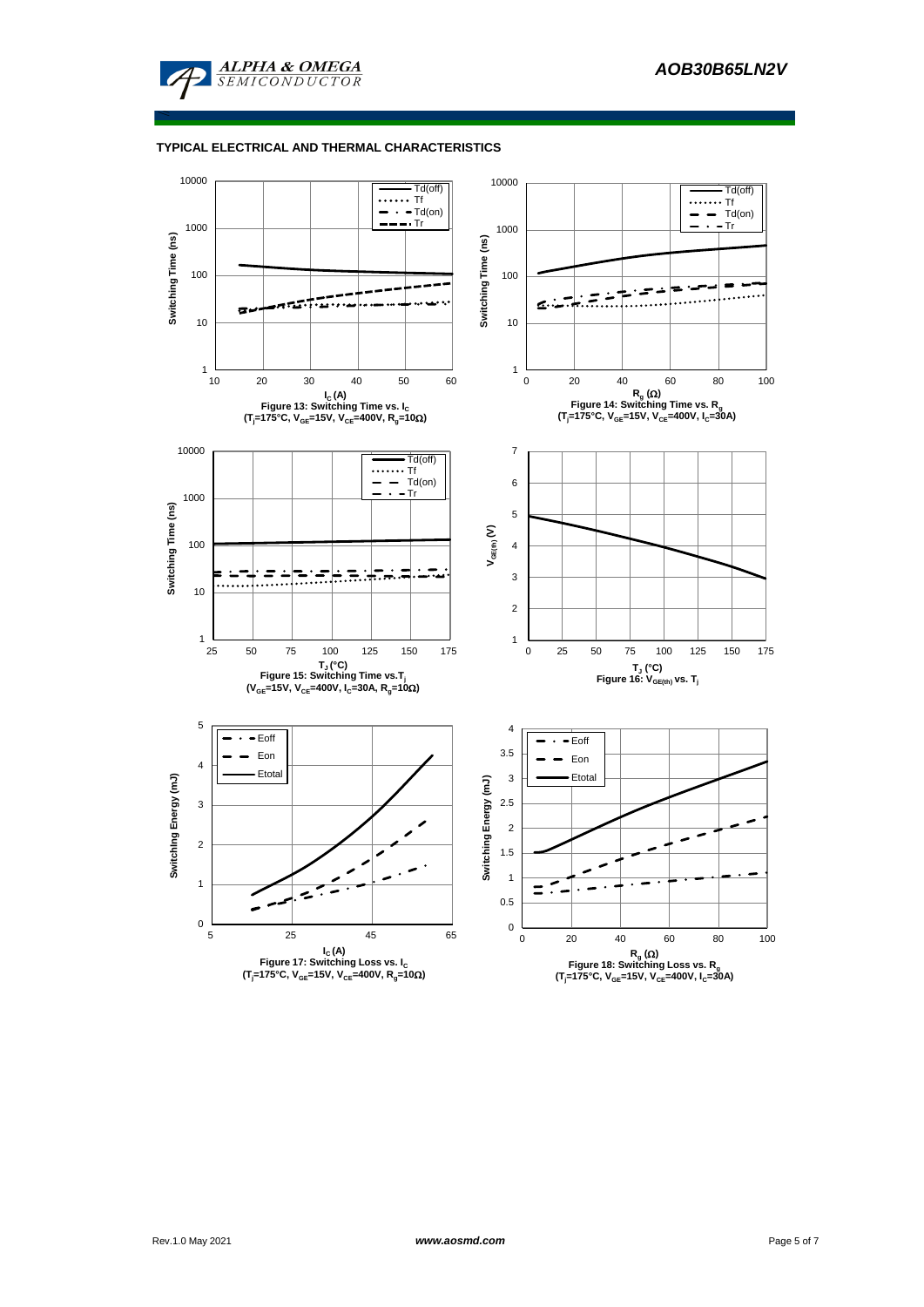

□